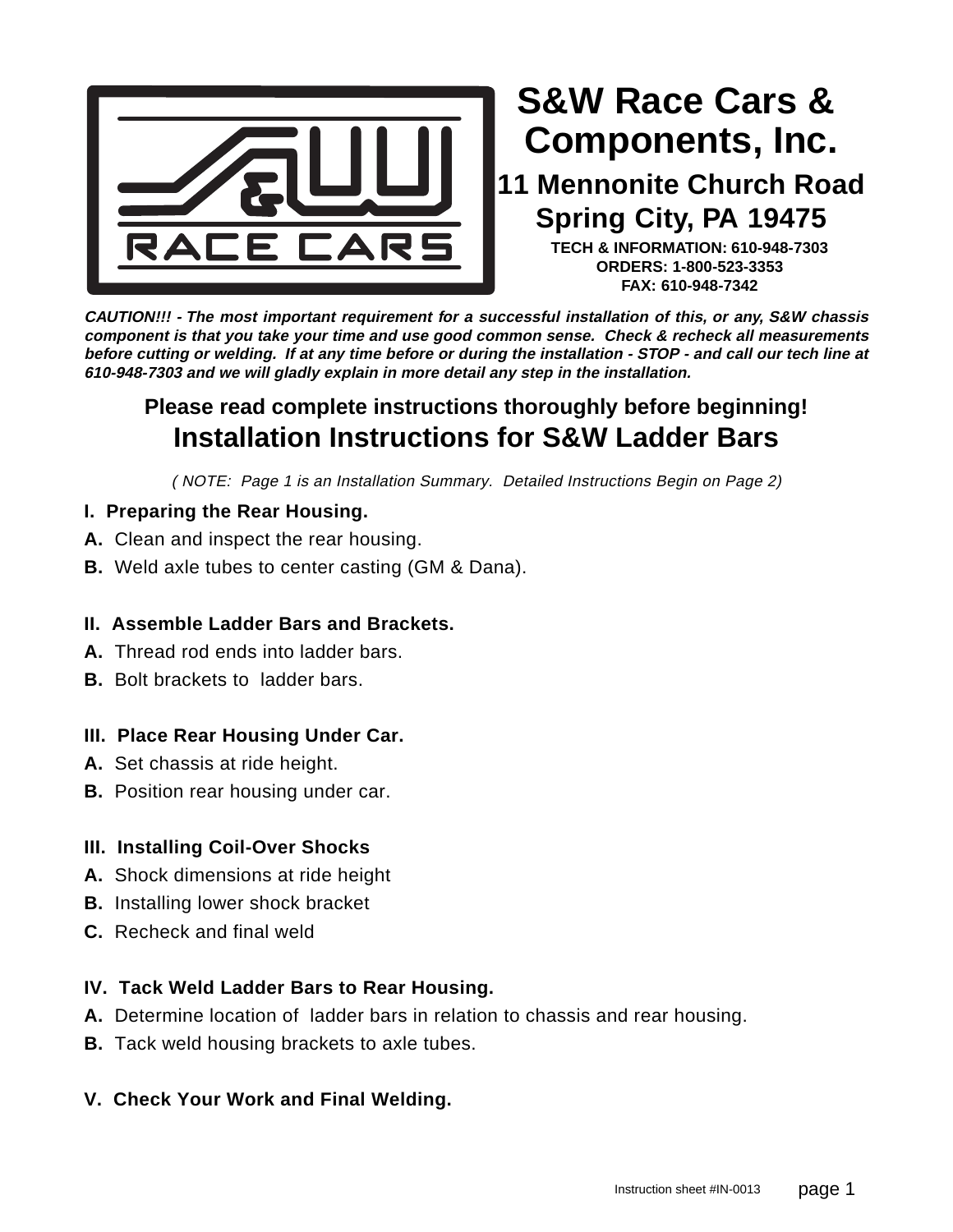# **S&W LADDER BAR INSTALLATION**

#### **INTRODUCTION**

The S&W Ladder Bar rear suspension is the most reliable and easy to tune pure drag racing suspension available, if it is properly installed. Patience and good workmanship will reward the builder with a suspension that is square within the car, and remains so after many passes. Through the use of ladder bars and related shock tuning, racers can set the rear suspension to react to the engine/transmission combination.

The following information will be need to be established before installation of this kit begins:

- Wheel Base
- Size of rear tire to be used?
- What is the front-to-rear location of the ladder bar chassis mounts?
- Chassis centerline (C/L)
- Ride height

 While considering the loads placed on the ladder bar rear suspension, remember that the quality of your workmanship will also reflect the ultimate strength of the entire suspension. During construction of the rear suspension, the alignment of components before and after assembly is critical. Stock rear housings used for drag racing must be thoroughly cleaned and carefully inspected for cracks and alignment. All areas that are to be welded should be free of road grime, weld slag, paint and rust.

#### **HERE IS A LIST OF THE TOOLS YOU WILL NEED:**

- A. Common hand tools.
- B. Jack stands (6) for supporting the car and rear housing.
- C. Floor Jack
- D. Measuring tools. Such as: 12 foot tape measure, small carpenter's square, level.
- E. Cutting tools such as a hack saw and hand grinder.
- F. Mig welder (recommended). If possible, a stick welder should be avoided.

Tig welding is unnecessary for this kind of work.

This work should be performed in a dry, well lit shop with level or near level floor.

Hopefully, you will have enough room around the car to position the floor jack and move tools.

The first element to a successful installation is to have a clear understanding of the job to be performed.

Understanding the steps involved ahead of time will help you perform a better installation.

In all phases of construction, remain patient and intent on each step of construction.

#### **Above all, be careful when supporting the chassis and wear eye protection while grinding or welding.**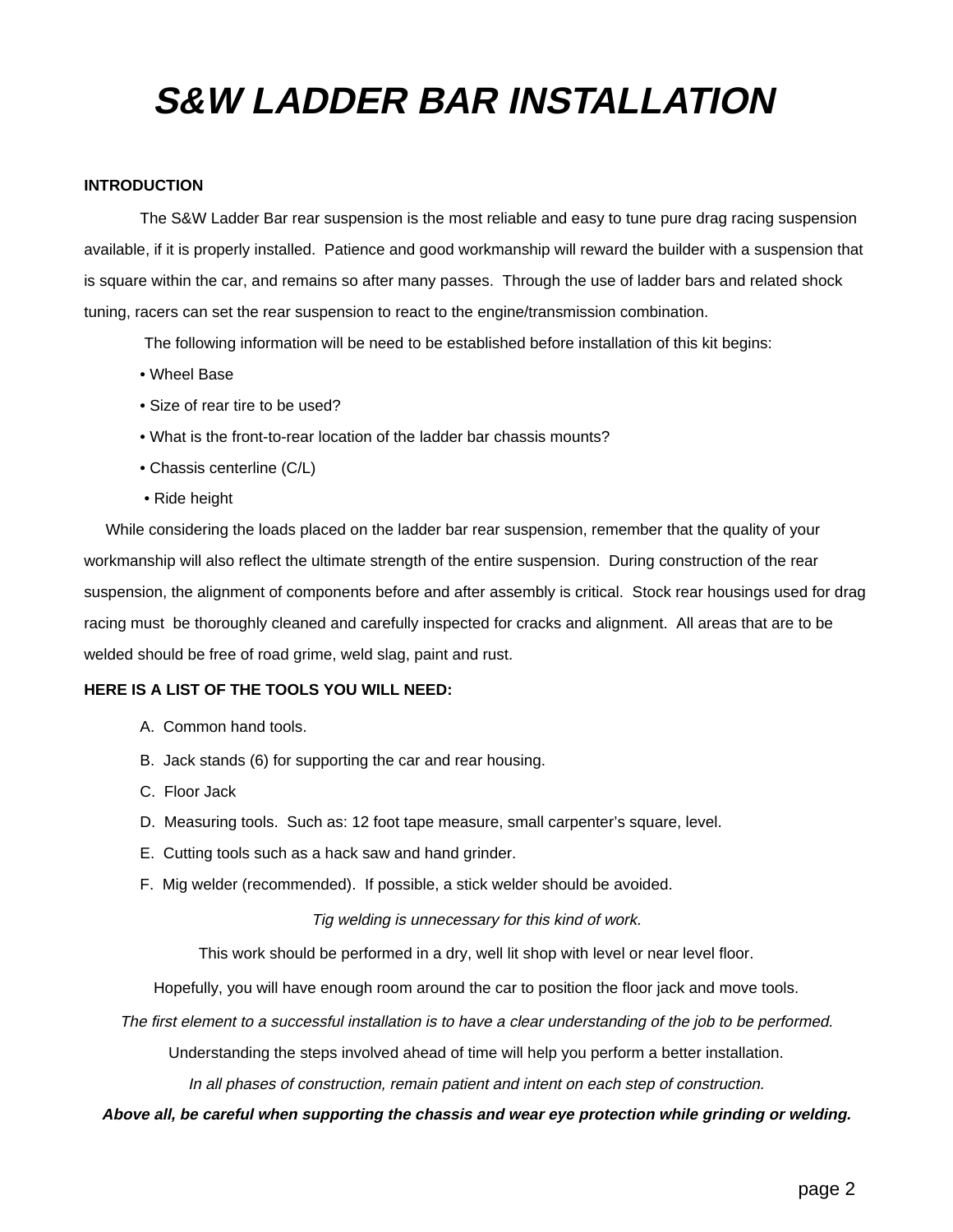#### **Preparing the Housing.**

Regardless of the type of rear axle housing that will be used ( GM, Dana or Ford) the same pre-cautions apply. Care must be taken to insure that the ladder bars and brackets are installed square with the axles and parallel to each other. The rear axle housing is often neglected as a structural member of the rear suspension. Many of the problems related to inconsistent launches and not driving straight are related to the housing, not the ladder bar adjustment, nor chassis flex.

 **Note:** Ladder bar brackets, shock brackets and any other hardware being welded to the rear housing should be final welded before the housing ends are installed. The welding of these brackets to the axle tubes can distort the them. The housing ends should be installed by a chassis shop or individual with the proper fixture. Misalignment of the housing ends will result in uneven loading of the axle bearing and eventual failure.

**A.** Clean the rear housing and inspect it for cracks.

Before proceeding with any further work the housing should be checked for straightness. This is done by placing a straight edge on the gasket surface of the housing. Observe the space between the straight edge and the axle tubes, this space should be uniform from the center section to the end of the tube. Some misalignment can be compensated for when the axle bearing ends are welded back on.

**B.** The GM and Dana rear housings consists of a cast center section and two separate axle tubes. These axle tubes are pressed in place and often spot welded by the original manufacturer. This method of attachment will not hold up to the torque applied to the rear housing of a drag race car. The joint between the center section and the axle tubes should be welded entirely.

#### **Assembly of Ladder Bars**

**A.** The spherical rod ends are installed at the front of the bar and the solid rod ends are to be at the back. If the ladder bars are the double adjustable type - place the hex links in the bottom, rear tube of the ladder bar. You my want to apply never seize to the threads. To assure that both bars are the same length, place one on top of the other and put bolts through the rod ends. If the bolts do not go through freely screw the rod ends in or out until they do. The solid rod ends, hex links and the spherical rod ends should show no more than 4 - 5 threads once they have been screwed into the ladder bars. The ladder bar safety straps can now be bolted to the front of the ladder bars.

**B.** Next, bolt the ladder bar housing brackets to the ladder bars. While bolted together, they will function as a fixture while tack welding the brackets to the housing. It is important to remember, however, that once the brackets have been tacked into place, the ladder bar, rod ends and bolts should be removed from the brackets before final welding . The parts won't get damaged by the heat caused from welding and there will be greater access to weld areas.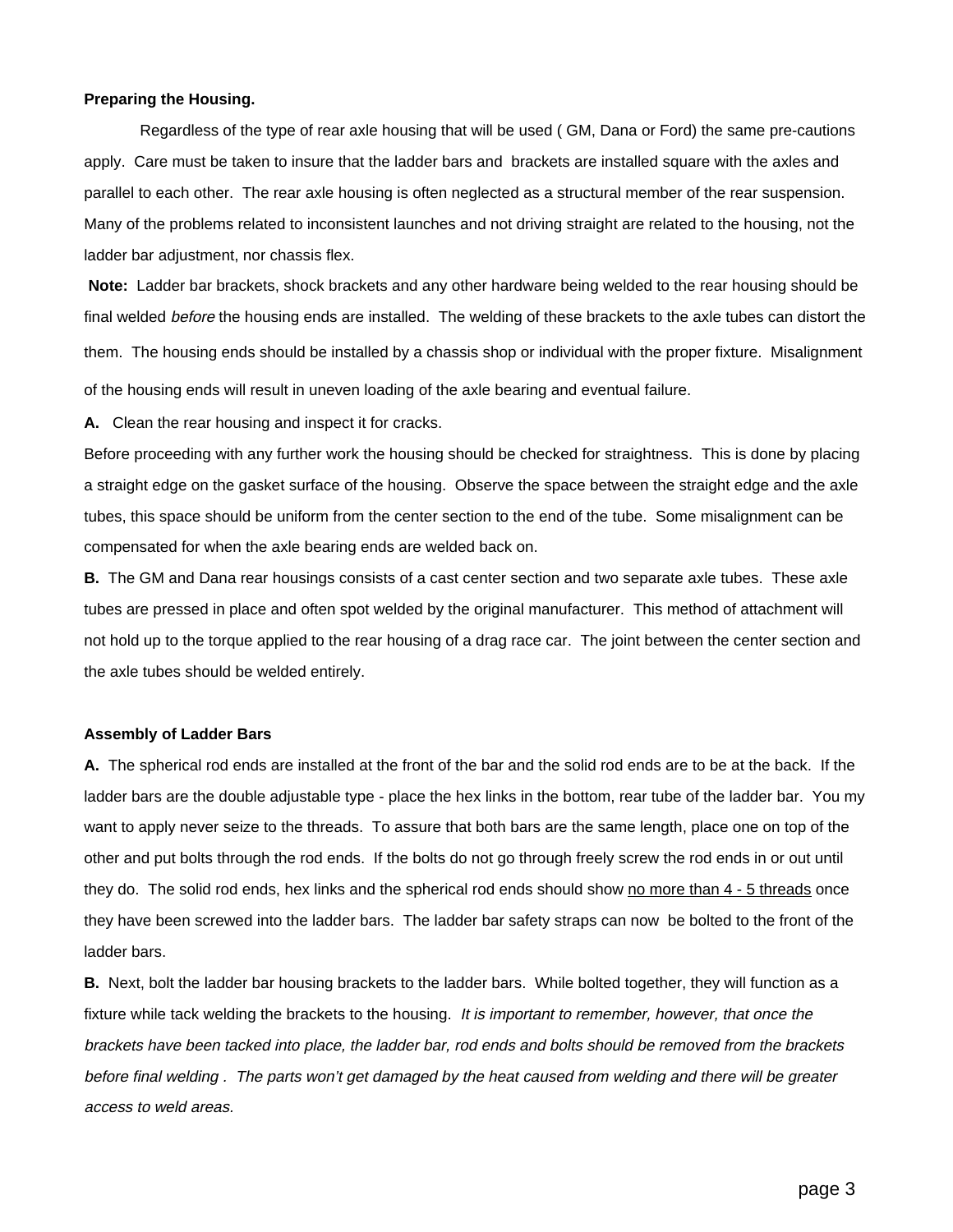#### **Place the Housing Under the Car**

**II. Setting the Chassis and Housing at Ride Height -** Establishing a ride height for the chassis and the housing will allow the builder the best opportunity to locate the final position for the lower shock mounts, install the housing and pre-set the suspension.

**A.** Because the suspension must be set for the conditions that exist at the race track, the chassis and rear axle housing should be positioned at "ride height.". The chassis ride height should be measured at four points to assure that the car is level side-to-side and at the front to rear "rake" desired. Suspension mounts or body seams on the rocker panels can be used as references.

**B.** Place the rear axle housing under the car. The height of the housing will be determined by the size of the rear tires and the ground clearance desired. One half (1/2) the tire diameter can be used as the preliminary height of the axle C/L. Level the housing from side to side. Square the housing in the chassis by measuring the wheel base on both sides of the car from the center of the front spindle.

Determine the pinion gear location within the housing and the chassis. This will involve the "pinion offset" and "pinion angle".

Pinion offset is the side-to-side location of the pinion gear. This is related to the offset of the stock engine location and transmission tunnel from which the rear housing originally came from. If the engine is to remain in the stock location and a stock housing is going to be used, this relationship will be easy to maintain. However, if the housing comes from a different car, the pinion offset must be considered during construction. This means that the pinion must be offset to accommodate the stock engine location.

The housing ends and ladder bar brackets are positioned in reference to the chassis C/L, not the pinon offset. Each housing end should be an equal distance from the frame rails, while the pinon is in it's correct position.

Pinion angle, is the angle of the pinion gear in relation to the drive shaft, when viewed from the side of the car. S & W recommends that the pinion is installed so that it aims directly at the tail shaft of the transmission. This puts the drive shaft and pinion are at the same angle, this is said to have a pinion angle of zero.

#### **Locate the Ladder Bars on the Rear Housing**

#### The ladder bar bracket location on the rear housing will need to be checked carefully.

**A.** First, determine how far apart the ladder bars will be from each other, this depends on the width of the frame rails. Keep the ladder bars as far apart as possible while at the same time leaving enough room for the mounting hardware at the front of the bars. The ladder bar tubes should not get closer than a half inch (1/2") to the frame rails through out their entire travel. The ladder bars must be parallel to each other and the center line of the chassis. Mark the axle tubes for the location of the ladder bar housing brackets. The distance from the end of the axle tube and the housing bracket should be the same from side to side.

Hold the ladder bar/housing bracket assembly in place so that it is parallel with the chassis C/L and the bottom tube is level with the ground. The housing brackets are to be installed so that they are perpendicular to the axle